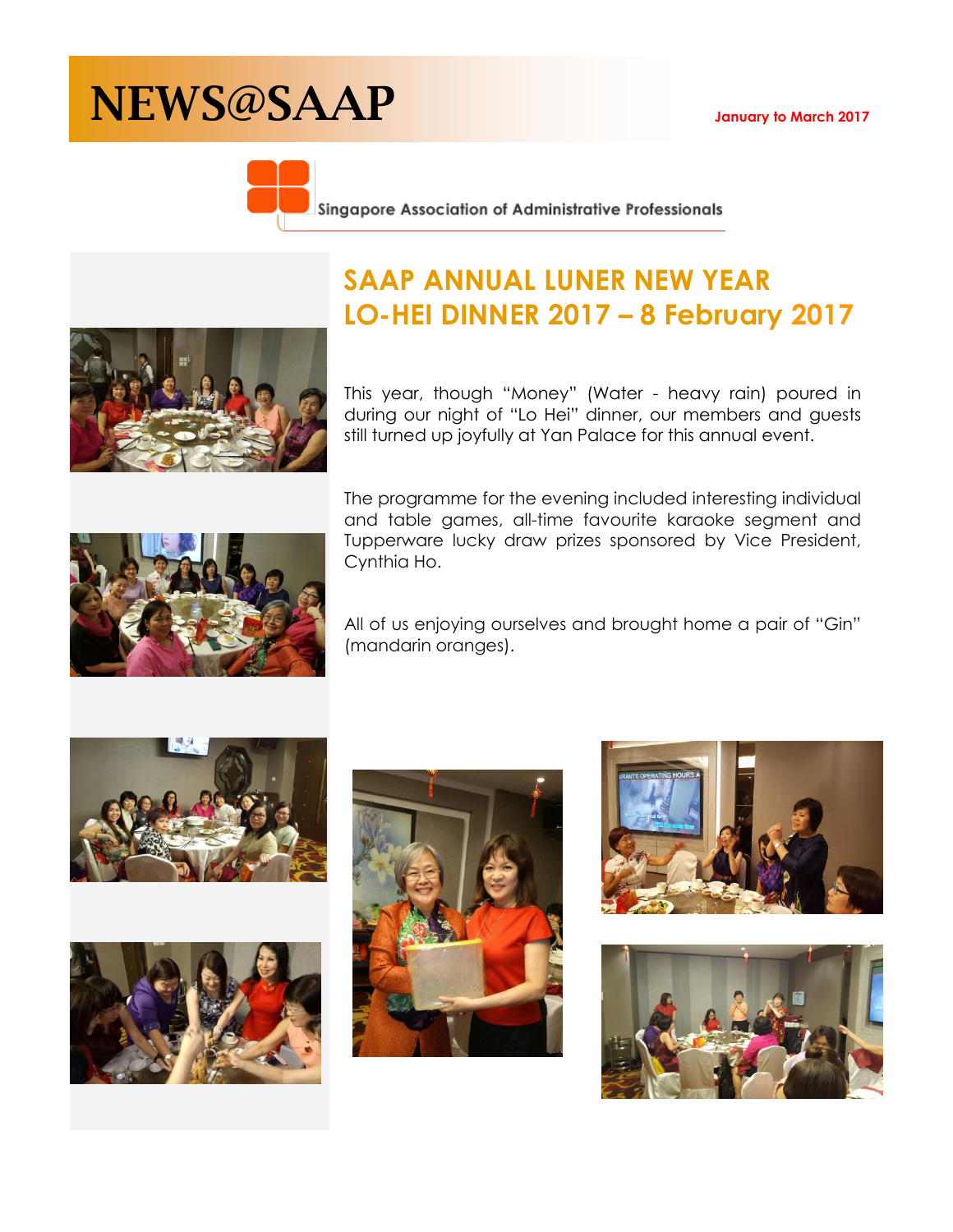

#### **February 2017**

#### *Effective PAs & Executive Assistants Workshop*

SAAP continued as supporting organization to the EA/PA workshop organized by Pacific Conference in February 2017. SAAP enjoyed early bird and 10% discount when they book early in January 2017.

#### *SCWO – President Forum cum Lo Hei Lunch*





President, Josephine Kwan and Vice President, Cynthia Ho attended the SCWO Lo Hei on Saturday, 11 February 2017.

#### *MOU with Management Development Institute of Singapore (MDIS)*



Where lifelong learning begins

SAAP renewed its MOU with the Management Development Institute of Singapore in February 2017 and will continue as their institutional partner for another 2 years.

SAAP members will be eligible for a discount (of up to 25%) for selected training workshops and seminar conducted by Management Development and Consultancy.

MDIS Merit Scholarship for SAAP members, staff and/or their spouse/children:

#### **1.1 Local Merit Scholarship**

1.1.1 Partial Scholarship for Master's degree valued at S\$5,000 each for Singaporeans and \$4,000 each for Permanent Resident (including Work Pass holders in Singapore who are considered as local students).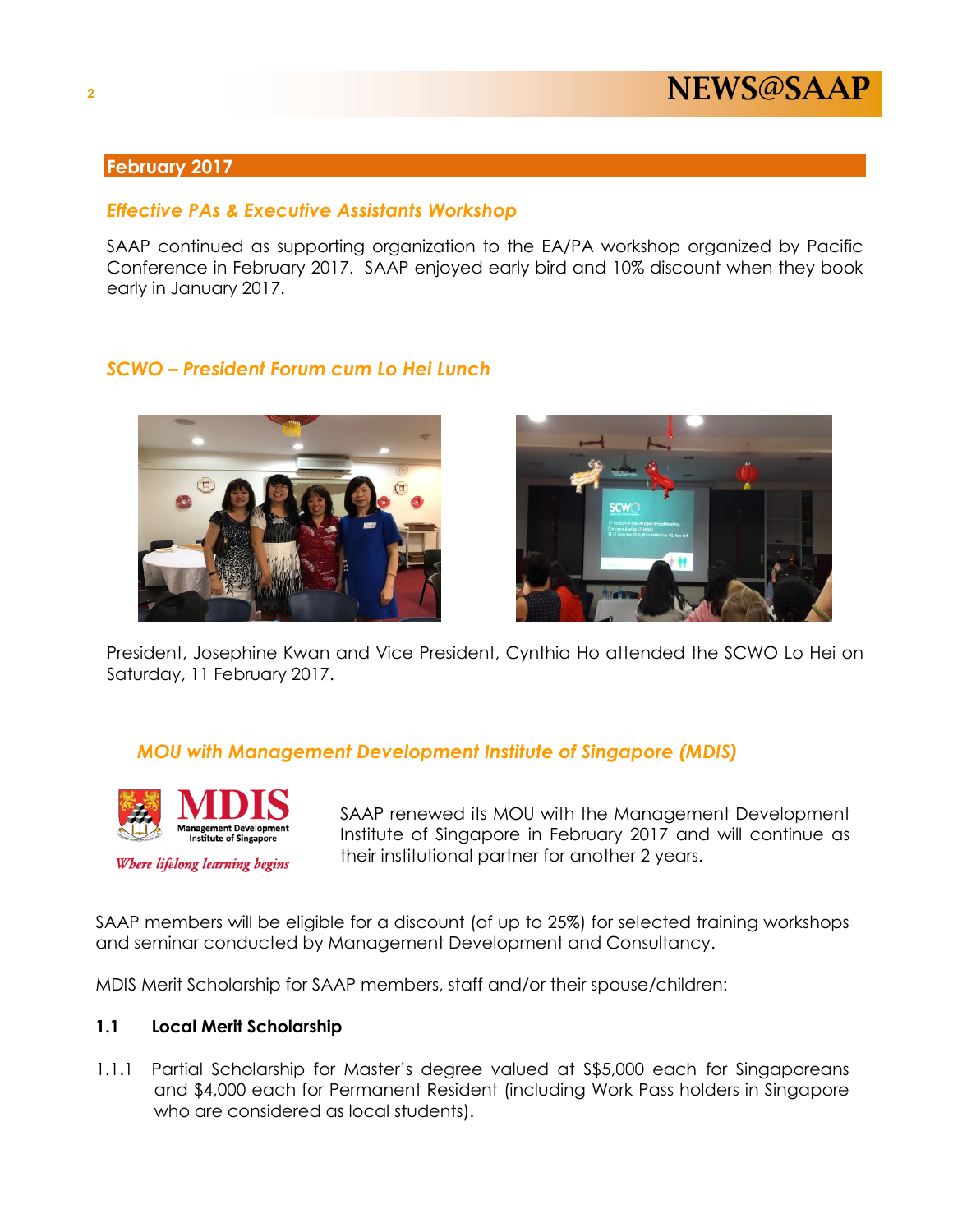1.1.2 Partial Scholarship for Bachelor's degree valued at S\$4,000 each for Singaporeans and \$4,000 each for Permanent Resident (including Work Pass holders in Singapore who are considered as local students).

#### **1.2 International Merit Scholarship**

- 1.2.1 Partial Scholarship for Master's degree valued at S\$4,000 each for foreigners.
- 1.2.2 Partial Scholarship for Bachelor's degree valued at S\$3,200 each for foreigners.
- 1.2.3 Partial Scholarship for pre-degree valued at S\$500 each for foreigners.

*Terms and conditions for MDIS Merit Scholarship apply.*

#### **2 MDIS Academic Rebates**

- 2.1 Members of SAAP, staff and/or their spouse/children will be eligible for the following rebates when enrolling into an academic course at MDIS.
	- Rebate of S\$150 for Professional Certificates
	- Rebate of S\$100 for Diplomas, Advanced Diplomas
	- Rebate of S\$1,000 for Degree (excluding all Top-up Degrees) and Master's courses.
- 2.2 Additional rebates for MDIS Corporate Membes on top of the MDIS academic rebates (excluding all Top-up Degrees as stated above)
	- Two sign-ups from SAAP (same intake) enjoy 5% off (tuition fees only)
	- Three or more sign-ups from STU (same intake) enjoy an additional 10% off (tuition fees only)
- 2.3 Terms and conditions for the MDIS Academic Rebates:
	- Students are only entitled to one rebate (except for the rebates extended under 2.1), scholarship or grant of the highest value.
	- Company sponsored applications applying for SDF grant are not eligible for these rebates
	- All rebates are based on the course fee BEFORE GST and are deducted from the last installment, or upfront for full payment.

*Please call Wei Lun of MDIS at [weilun\\_beh@mdis.edu.sg](mailto:weilun_beh@mdis.edu.sg) for more information.*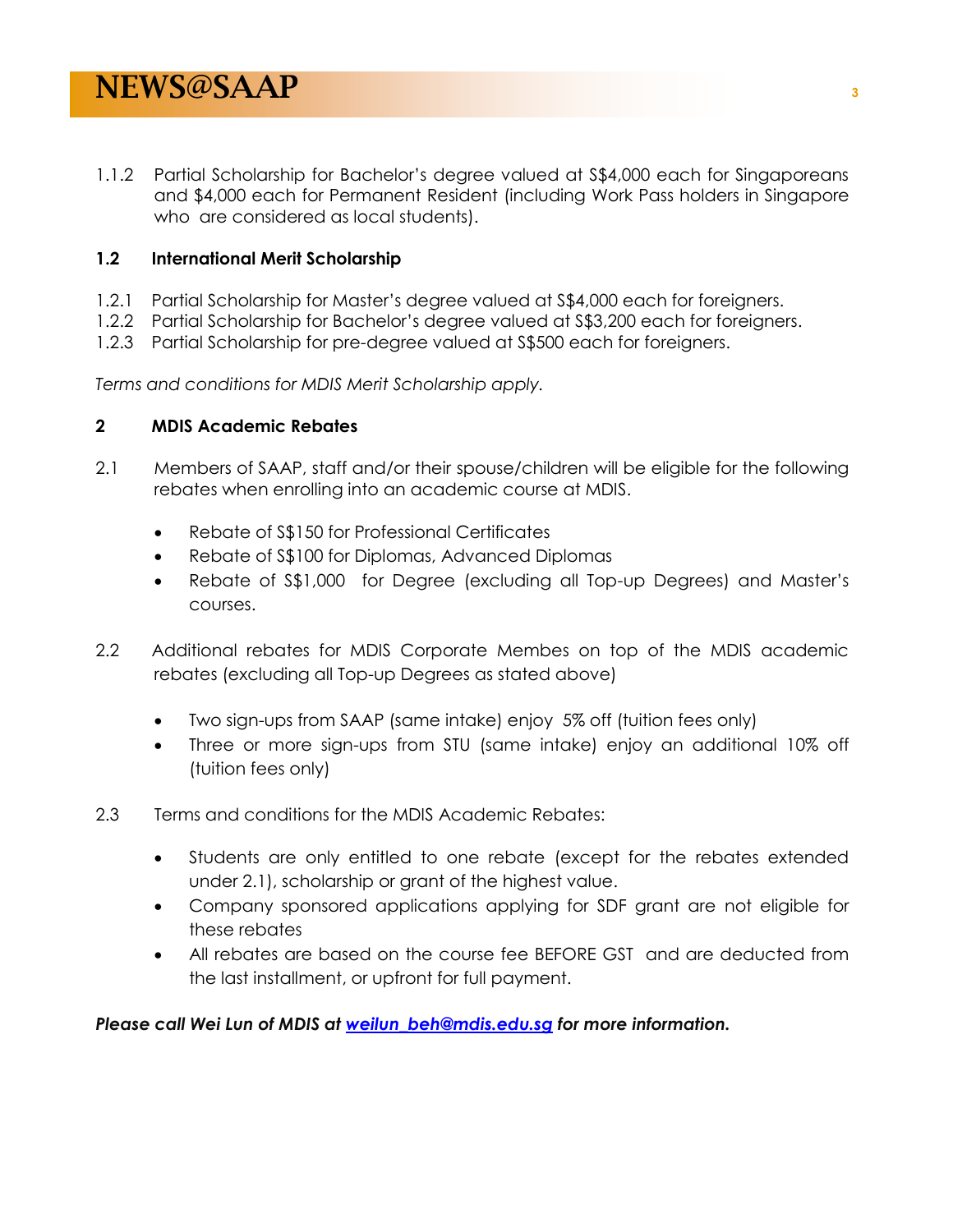### NEWS@SAAP

#### **March 2017**

#### *NTUC U Associate Leader Circle cum the Launch of PIVOT Programme*

President, Josephine Kwan attended the NTUC U Associate Leader circle cum the launch of PIVOT programme on 13 March 2017. SAAP is one of the supporting organization and we will provide emotional and skills support to the displaced PMEs at the industry talk organize by NTUC U Associate.

#### *NTUC This Week – Interview with President, Josephine Kwan*

**President Josephine Kwan was featured in "NTUC this week" Magazine (a bimonthly publication) on the issue of 19 March 2017**

A copy is attached for your reading





### **Upcoming Events**



#### **SAAP** celebrates

**Administrative Professionals** Week

**Administrative Professionals Day Dinner** 

Wednesday, 26 April 2017 7 pm to 10:30 pm **Hilton Singapore** 



**July 2017 August 2017**

#### *Fellowship Day SAAP 46th Annual General Meeting*

*More details will be announced soon*. Saturday, 26 August 2017, 2 pm to 4:30 pm *Vene:* TBC